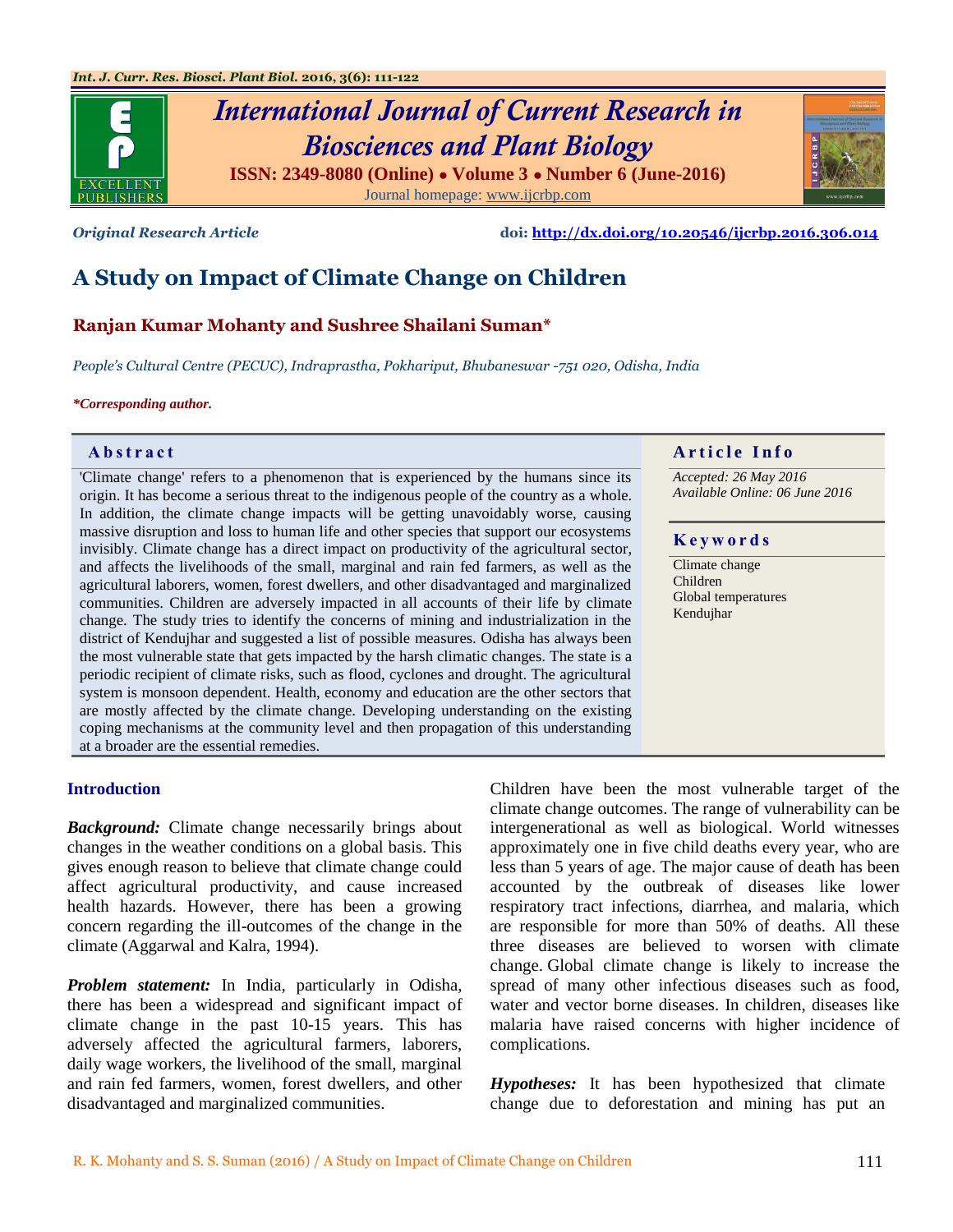immense impact on life style, culture, education, agriculture, health and over and above on the survival of the people more particularly of children in the Kendujhar district of Odisha. It has also impacted greatly on children"s education and to an extent violation of their basic rights.

*Objectives:* The impact of climate change is inevitable and it affects human life style adversely. To understand it in details the research will find out:

- How it impacts the life of the children and to what extent it affects their upbringing.
- What are the factors leads to cultural deprivation because of climate change and environment degradation.
- How open mining impacted deforestation, environment, climate and life style of the people in Kendujhar.

The main objective of the study is to undertake an assessment study on the impact of mining and forest degradation on the rights of children to a healthy sustainable ecology and dissemination of the findings to all the stakeholders.

# **Case of Odisha**

The state is a periodic recipient of climate risks such as flood, cyclones and draught as well. It depends on rainfall for agriculture in its non-irrigated land and struggle to save it paddy from rain in coastal areas (Aggarwal and Mall, 2002; Gadgil, 1995). Health, economy and education are the other sectors which mostly affected by the climate change or for environment degradation.

The other reason for climate change is environment degradation. The state is rich in natural resources spread over in tribal dominated districts. The state has a large quantity of mineral, forest, marine and water resource. It is the main supplier of valuable minerals such as nickel ore, coal, chromites, iron ore, bauxite and manganese. About 27% of its area is under forest cover, acting as a livelihood support for the residing population of that area (tribes). The forest area is basically superimposed with its mineral deposit, richest biodiversity regions, and water catchment of major rivers and habitat for tribal communities (Suri et al., 1996).

#### **Kendujhar – A situational analysis**

Kendujhar is a land locked district located in the northern region of Odisha, with an area of 8303 sq. km.

Anthropologically, Kendujhar has been well noticed for its very rich and varied tribal cultures. Juangas and Bhuyans are the two most primitive tribes spanning across the district, of which the Juangs claim to be the most ancient of all tribes of the world. Other tribes found in this region include the Santhal, the Oraons and the Mundas. The tribal population accounts for 44.5% of the total district population. The ver wellknown agricultural method practiced by these tribes is known as shifting cultivation, which has proved to be very harmful to their very existence. The scheduled castes account for about 11.5% of the total population.

Geographically, the district is gifted with huge mineral deposits. In addition, about one third of the total geographical area of the district is covered by dense forests. Approximately 52% of the cultivated area is considered as uplands. Baitarani, the main river of the district, caters to the need of 45% of the general use and agriculture (Aggarwal and Mall, 2002).

Agriculture is considered as the main economic activity by the people of this area, followed by mining activities (Saxena et al., 2002). Collection of minor forest produce, making of sal leaves plates or cups, have constituted the economic activities for those living in hilly terrains. Goat rearing has also emerged as one of the alternative livelihood generation program that is being financed by the Goatery Scheme under SGSY / ITDA. Tertiary activities have also gone-up in the semi-urban or rural areas (Gadgil, 1995).



**Fig. 1:** Monthly average mean temperature of Kendujhar.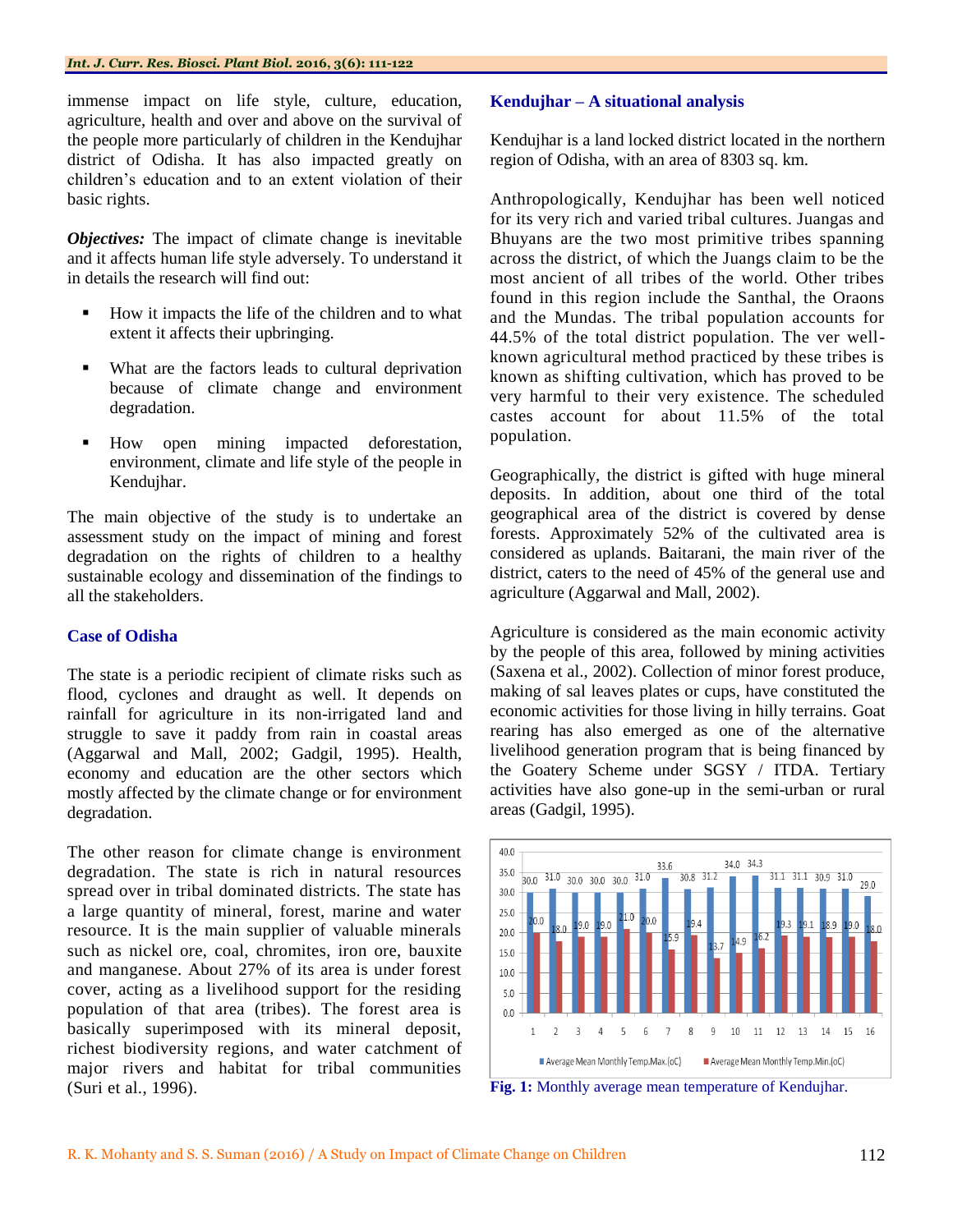



**Fig. 3:** Monthly average mean eelative humidity in Kendujhar.

Temperate climate prevails over the district, but few areas receive hot and dry climate during the summers. The winters are generally very cold (Figs. 1, 2 and 3). Being engulfed with hills, Kendujhar enjoys a hospitable climate throughout the year.

The climatic condition of the district is suitable for vegetable cultivation and plantation crops. The major marketable surplus food crops grown in the district consists of pulses like arhar, black gram, coarse grains like maize, crops like oilseeds, groundnut, til, mustard, rice, and vegetables like cauliflower, tomato, brinjal, sweet potato, Okra, Cowpeas, etc. are being cultivated. Horticulture crops are also grown in this region that includes mango, guava, custard apple, jackfruit, and cashew as the major plantation crop.

# **Materials and methods**

# **Sample**

The study was conducted by taking a sample of 10 villages of Patana block of Kendujhar district of Odisha. In depth interview was conducted from 46 people from five sample villages. These informants were from three categories, i.e., older age groups (60-70 years), middle age group (30-40 years), and child age group (10-18 years). There were six intense focus group discussions

comprising of people from all sectors such as gender, age, social category, livelihood category and others. Besides this, data from secondary sources such as government data, data from various institutions (government and non-government) were studied and analyzed.

# **Tools**

The tools were developed to collect the data from primary sources.

- Tools for interaction with informants.
- Criteria for focus group discussion.
- **•** Criteria for collection data from secondary sources.

# **Methodology**

Tools developed for interaction was field tested with informants before final research data collection. During the data collection, an initial interaction was held with all the informants individually and shared about the research project and its objectives. A basic understanding was developed on climate change to make the informant easy. All the interactions were in Odia and as and where/when required statements were made clear by local language with the help of PECUC team. Prior permission was obtained from the child and their parents for interaction. It was ensuring to all the informants that their name will not be reveal at any cost and we are interested to their opinion. Statement from the tools was given below for reference.

"The words "climate change" are generally used by scientists to describe the way that the climate of the world may be changing as a consequence of human activities. Since the industrial revolution, changes in human lifestyles and technologies have increased the amounts of certain gases, such as carbon dioxide, being emitted into the atmosphere. These gases trap heat within the Earth's atmosphere producing a 'greenhouse effect' (Bhattacharya and Mitra, 1998). This causes changes to temperatures in the Earth"s atmosphere. Opinion is divided: a majority of scientists believe that this alters the climate on Earth (a small minority think that human beings are not affecting the climate on Earth, as change is part of a natural process). If human beings are influencing the climate, there will be changes in temperature, rainfall, weather patterns, which will affect the natural world and human beings (Bhatia and Kaul, 1966). With this background we are trying to understand the reason for climate change and its impact.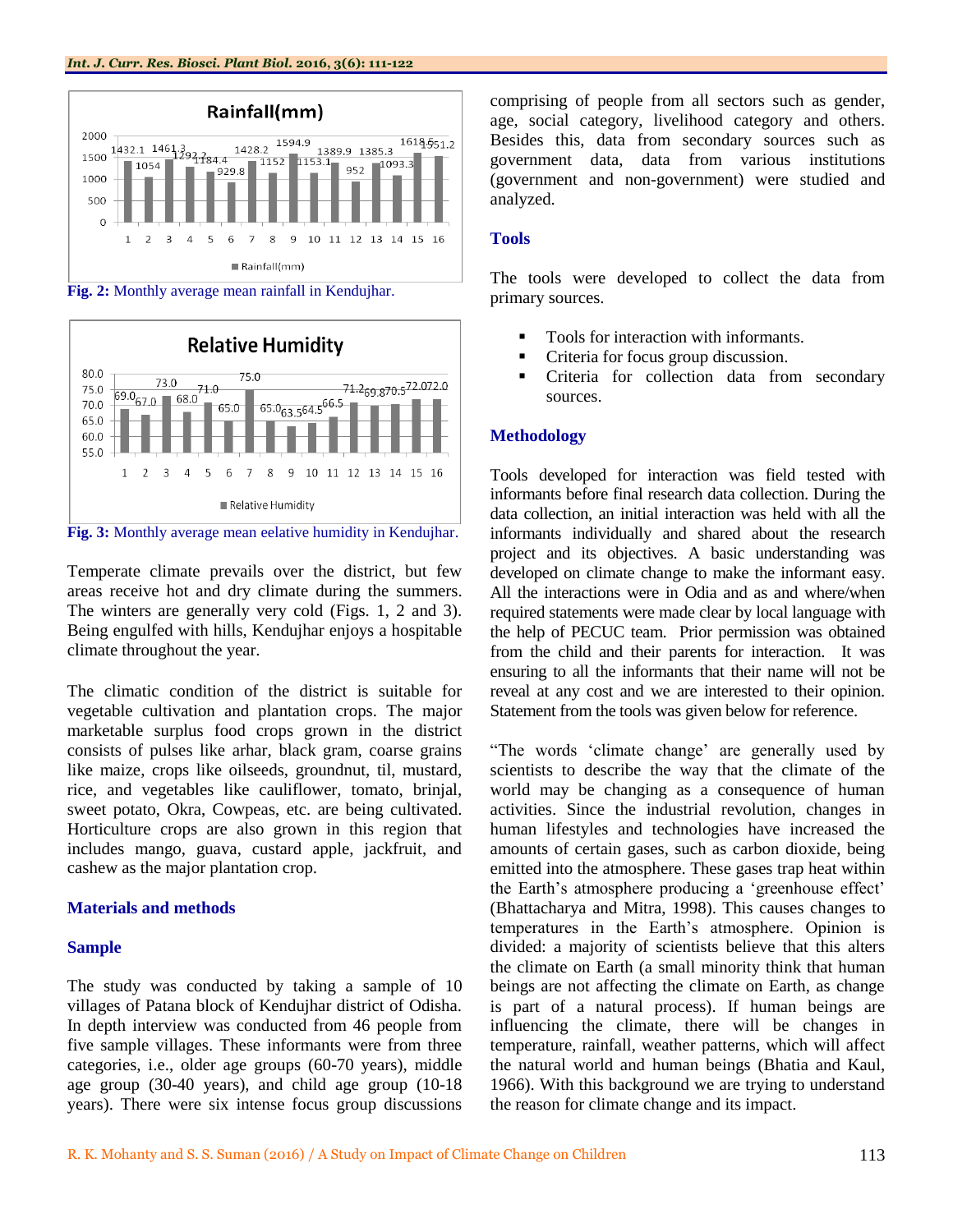We choose the area because, from secondary source, it was revealed that, Kendujhar is one of the district of the state which affected by climate change. Through this study we are trying to understand how and how much it affects our life and living. Please remember that there is no right or wrong answer; I am most interested in your opinions".

The data collected from various sources are processed, computed, tabulated, analyzed and interpretation was made. Information collected from focus group discussion and secondary sources were analyzed and interpreted. The findings are substantiated with relevant data in tables and figures.

# **Results and discussion**

Climate change is already beginning to transform life on Earth. Many researches evident that, impacts of climate change on children perhaps the greatest challenge not only for today but fears for the future as well.

Kendujhar being a land of mineral deposits, one of the most severe impacts of mining has been observed all over the district. Due to mining, many forest lands and agriculture fields or common grazing land are depleting at a faster rate (Gadgil, 1995). The compensatory afforestation has totally failed in its objective. According to an estimate by World Bank (2006), mining alone accounts for more than  $2/3<sup>rd</sup>$  of the forest land diverted. The land under agriculture in the mining areas has also shown a dip. According to State Pollution

Control Board (SCPB), there are numerous mining or industrial areas of Kendujhar that have been declared as highly polluted Zone. These places include Joda, Barbil, Koli River, etc. (Saxena et al., 2002).

Besides, forest land of district constitutes one of the major parts of forest resource of the State. Land apart, Kendujhar is home to a sizeable tribal population; including some of the most primitive tribes, those who are totally dependent on forests and agriculture for their livelihoods and survival. Rain-fed farming is the major source of livelihood for people in the area. Both land and water is the principal component of natural resource and is an indispensable requirement of the living being. Due to lack of appropriate irrigation amenities in many places, the agriculture greatly depends on the arrival of monsoon at the right time in an ample magnitude. Due to mining and deforestation it has been severely affected (Saxena et al., 2002).

Similarly, there has been rapid loss of the fauna and flora species of these affected areas, and even in the adjoining areas. The most commonly found fauna species, elephants are the worst affected.

# **Impact of climate change on environment**

Climate change has posed serious threats to the natural environment surrounding us. Some of the glaring issues have been studied by the authors and presented in Table 1 using the Likert scale method ranging from "not important" to "very important."

|  | Table 1. Most important environmental issues faced by the people of Kendujhar. |  |  |  |  |  |
|--|--------------------------------------------------------------------------------|--|--|--|--|--|
|--|--------------------------------------------------------------------------------|--|--|--|--|--|

| <b>Sl. No.</b> | <b>Environmental issues</b>     | Important      |                |                |                |  |
|----------------|---------------------------------|----------------|----------------|----------------|----------------|--|
|                |                                 | <b>Not</b>     | Little         | Important      | Very important |  |
|                | <b>Agricultural practices</b>   | $\overline{2}$ | 20             | 36             | 42             |  |
|                | Climate change                  | $\theta$       | $\overline{2}$ | 8              | 90             |  |
| 3              | Destruction of tropical forests |                | 4              | 24             | 67             |  |
| 4              | Genetically modified crops      | $\overline{2}$ | 52             | 14             | 32             |  |
|                | Loss of wildlife and habitats   | 9              | 34             | 39             | 18             |  |
| 6              | Pollution (air, water, land)    | 12             | 22             | 13             | 53             |  |
|                | <b>Transportation issues</b>    | 32             | 25             | 22             | 21             |  |
| 8              | Use of leftover fuel            | 17             | 72             | $\mathfrak{D}$ | 9              |  |
| 9              | Use of nuclear power            | 12             | 78             | 4              | 6              |  |
| 10             | Use of pesticides               | 18             | 10             | 54             | 18             |  |
|                | Waste disposal                  | 44             | 20             | 29             |                |  |

From the data, it has been revealed that the climate change (which means the change in weather in general term by the villagers), destruction of tropical forests, pollution of air, water are three very important environmental issues

faced by the villagers. The issues which have no direct impact on the life style of the people such as, use of nuclear power, use of left over fuels, and soon have little important for environment issue.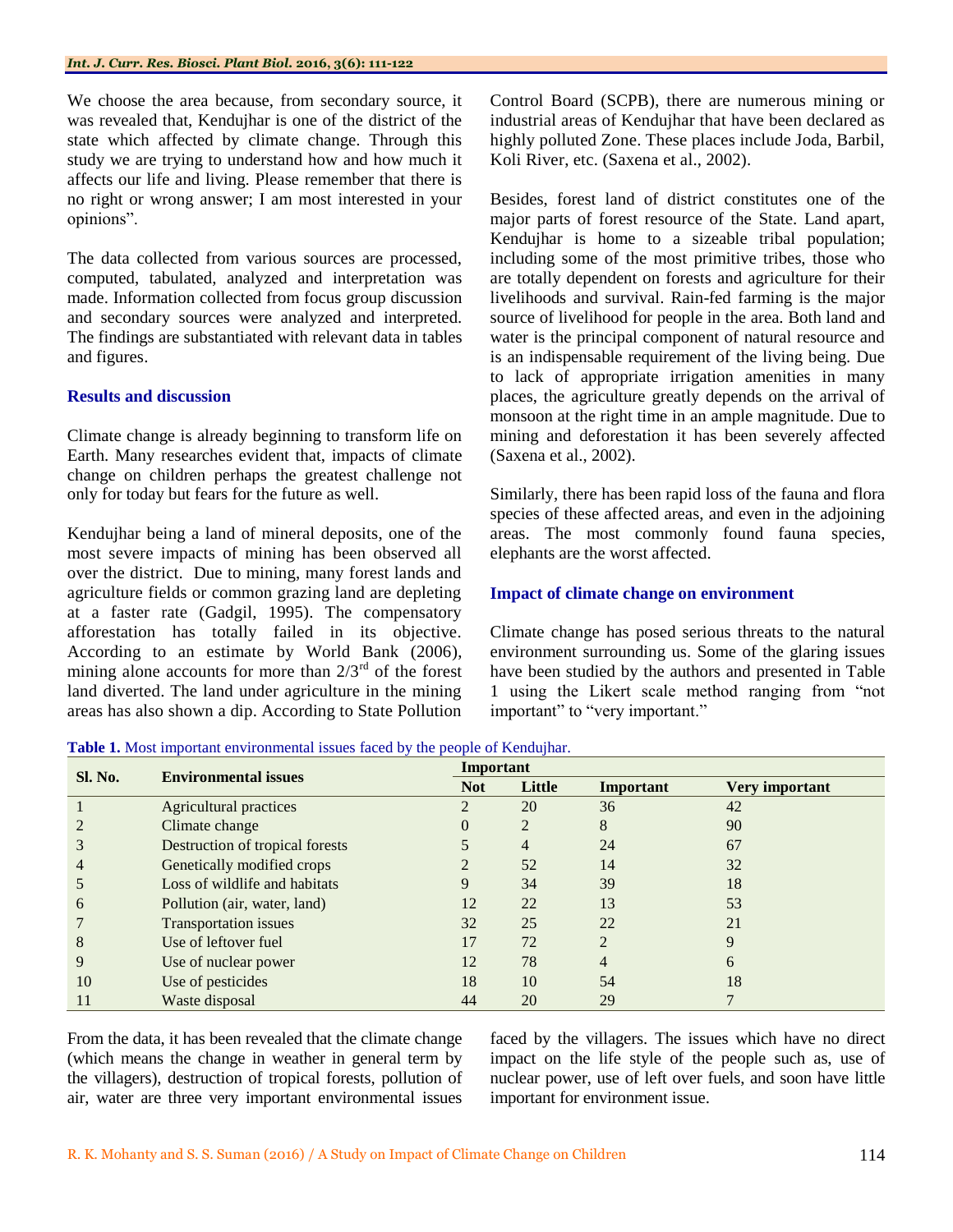Due to the lack of awareness and for immediate gain, people gave little importance to genetically modified crops for environmental issue. During the discussion with older people and villagers on the issue following findings emerged:

#### **Impact of climate change on agriculture**

Climate has a primary influence on crop selection in this region. The production factors like irrigation, manuring, plant protection, precipitation, humidity, temperature, dew factor, wind and sunshine are the important weather factors that influence crop productivity starting from the land preparation till the harvest (Bhatia and Kaul, 1966; Gadgil et al., 1999; Saseendran et al., 1999). People were in the view of decreased annual rainfall all over the district in past few years. This has been substantially

supported by Annual Economic Survey, stating that Odisha in last 10 years, has shown decreased productivity of the major agro products, such as paddy (by 6.8%), pulses (by 56.4%), oilseeds (by 44%), potato (by 20.7), onion (by 14.4%) and other vegetables (by 24.8%). They said substantial losses are due to flood and drought also (Tables 2-5).

#### **Genetically modified crops**

Almost all expressed their concern over the production of paddy. They said that the country paddies (desi dhana in Odia, local language) are almost extinct. Production of new genetically modified paddies have become more by using fertilizer and pesticides. Soil is not accommodating production of country paddy due to erosion caused by climate change (Gadgil et al., 1999).

**Table 2.** Kind of crops cultivated in Odisha during the study period (2009-15).

|                                                                | <b>Production</b> |              |             |                            |                              |  |  |
|----------------------------------------------------------------|-------------------|--------------|-------------|----------------------------|------------------------------|--|--|
| <b>Crops</b>                                                   | <b>Increased</b>  | <b>Equal</b> | <b>Less</b> | <b>Very</b><br><b>less</b> | <b>Completely</b><br>stopped |  |  |
| Paddy (county $-\text{desi}$ )                                 |                   |              |             |                            | $\mathcal{N}$                |  |  |
| (Arnakhuman, Angisal, Nardi, Ruskasali, Kalamkathi, Pata       |                   |              |             |                            |                              |  |  |
| dhana, Nilabata, Patini, Athagodia, Panisaanara, Dhinkiasiali, |                   |              |             |                            |                              |  |  |
| Natakalam)                                                     |                   |              |             |                            |                              |  |  |
| Paddy (imported – Sarakari) (Genetically modified crops)       | V                 |              |             |                            |                              |  |  |
| (Puja, Lalat, Kala Champa, Arnapurna, Swarna, Sarala, Hazare   |                   |              |             |                            |                              |  |  |
| Chouda)                                                        |                   |              |             |                            |                              |  |  |
| Makka                                                          |                   | $\sqrt{ }$   |             |                            |                              |  |  |
| Mung                                                           |                   |              |             | $\mathcal{L}$              |                              |  |  |
| Harad                                                          |                   |              |             |                            |                              |  |  |
| Rasi                                                           |                   |              |             |                            |                              |  |  |
| Mandia                                                         |                   |              |             | $\mathcal{L}$              |                              |  |  |
| Guludi                                                         |                   |              |             |                            | $\sqrt{ }$                   |  |  |
| Khasa                                                          |                   |              |             | $\sqrt{ }$                 |                              |  |  |
| Kolatha                                                        |                   |              |             |                            |                              |  |  |
| Sorisa                                                         |                   |              |             |                            |                              |  |  |
| Biri                                                           |                   |              |             | $\mathbf{\hat{}}$          |                              |  |  |

|  | <b>Table 3.</b> Vegetables crops cultivated in Odisha during the study period (2009-15). |  |  |
|--|------------------------------------------------------------------------------------------|--|--|
|  |                                                                                          |  |  |

|                   | <b>Production</b> |       |              |                  |                           |
|-------------------|-------------------|-------|--------------|------------------|---------------------------|
| <b>Vegetables</b> | <b>Increased</b>  | Equal | <b>Less</b>  | <b>Very less</b> | <b>Completely stopped</b> |
| <b>Brinjal</b>    |                   |       |              |                  |                           |
| Tomato            |                   | V     |              |                  |                           |
| Lady finger       |                   |       |              |                  |                           |
| Cucumber          |                   |       |              |                  |                           |
| Potato            |                   |       |              |                  |                           |
| Pumpkin           |                   |       |              |                  |                           |
| Bitter guard      |                   | V     |              |                  |                           |
| Cabbage           | $\mathcal{N}$     |       |              |                  |                           |
| Cauliflower       | $\mathcal{N}$     |       |              |                  |                           |
| Beet              |                   | V     |              |                  |                           |
| Bottle guard      |                   |       | $\mathbf{v}$ |                  |                           |
| Carrot            | $\Delta$          |       |              |                  |                           |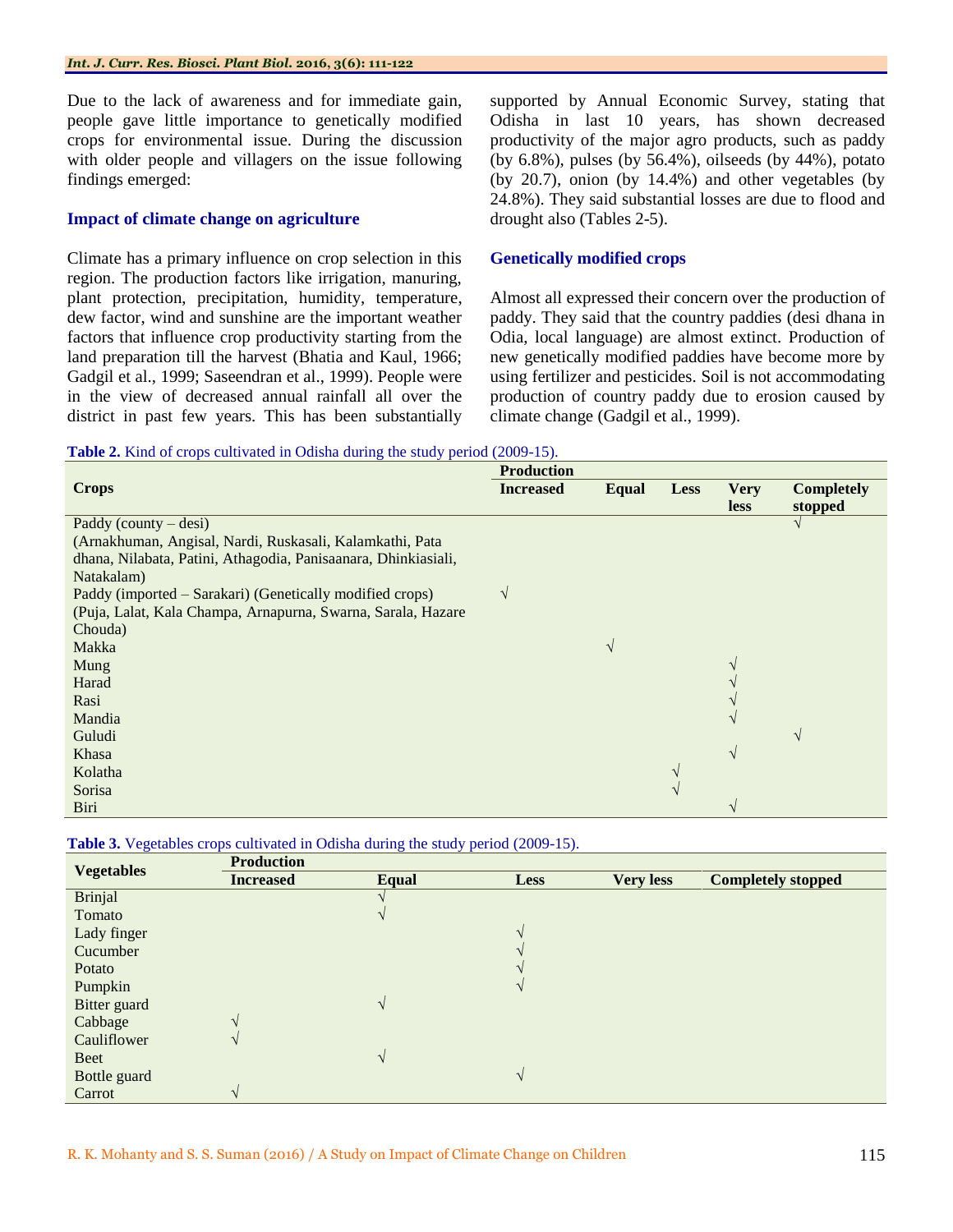|                    | <b>Production</b> |              |               |                  |                           |
|--------------------|-------------------|--------------|---------------|------------------|---------------------------|
| <b>Vegetables</b>  | <b>Increased</b>  | <b>Equal</b> | <b>Less</b>   | <b>Very less</b> | <b>Completely stopped</b> |
| Radish             |                   |              |               |                  |                           |
| Peas               |                   | $\sqrt{ }$   |               |                  |                           |
| Sweet potato       |                   |              |               | $\sqrt{ }$       |                           |
| Beans              |                   | $\sqrt{ }$   |               |                  |                           |
| Lima beans         |                   |              |               | $\sqrt{ }$       |                           |
| Capsicum           |                   | V            |               |                  |                           |
| Elephant's foot    |                   |              |               |                  |                           |
| Ridge gourd        |                   |              |               | V                |                           |
| Variety of Spinach |                   |              | $\mathcal{N}$ |                  |                           |
| Turnip             |                   |              |               | $\sqrt{ }$       |                           |
| Kohlrabies         |                   |              |               |                  |                           |
| Mushroom           | $\Delta$          |              |               |                  |                           |

#### **Table 4.** Spices crops cultivated in Odisha during the study period (2009-15).

| <b>Spices</b> | <b>Production</b> |       |               |                  |                           |
|---------------|-------------------|-------|---------------|------------------|---------------------------|
|               | <b>Increased</b>  | Equal | <b>Less</b>   | <b>Very less</b> | <b>Completely stopped</b> |
| Onion         |                   |       |               |                  |                           |
| Garlic        |                   |       | $\mathcal{N}$ |                  |                           |
| Ginger        |                   |       |               |                  |                           |
| Chilli        |                   |       | $\Delta$      |                  |                           |
| Coriander     |                   |       |               |                  |                           |
| Mustard seed  |                   |       |               |                  |                           |
| turmeric      |                   |       |               |                  |                           |

#### **Table 5.** Fruits crops cultivated in Odisha during the study period (2009-15).

| <b>Fruits</b>        | <b>Production</b> |               |            |                  |                           |
|----------------------|-------------------|---------------|------------|------------------|---------------------------|
|                      | <b>Increased</b>  | <b>Equal</b>  | Less       | <b>Very less</b> | <b>Completely stopped</b> |
| Mango                |                   |               |            |                  |                           |
| Banana               |                   | $\sqrt{ }$    |            |                  |                           |
| Cherrie              |                   |               |            |                  |                           |
| Chickoo              |                   |               |            |                  |                           |
| Pineapple            |                   |               |            |                  |                           |
| Watermelon           |                   |               |            |                  |                           |
| Guava                |                   |               |            |                  |                           |
| Papaya               |                   | $\mathcal{N}$ |            |                  |                           |
| Pear                 |                   |               | $\sqrt{ }$ |                  |                           |
| Lime                 |                   | $\mathcal{N}$ |            |                  |                           |
| <b>Custard Apple</b> |                   |               |            |                  |                           |
| Water Apple          |                   |               |            |                  |                           |
| Jambun               |                   |               |            |                  |                           |
| Litchi               |                   |               |            |                  |                           |
| Cashew               | V                 |               |            |                  |                           |
| Jack fruit           |                   |               |            |                  |                           |
| Coconut              |                   |               |            |                  |                           |

# **Destruction of tropical forests**

People have the view that, deforestation happens due to many reasons, such as lack of awareness, economical benefits, lack of administration, lack of love for nature, etc. Research also pointed that climate change has intensified the Asian monsoon and increased flow of river, in turn leading to increased siltation. This has further intensified the flood situation of the state (Suri et al., 1996).

# **Loss of wildlife and habitats (degradation of biodiversity and ecology)**

People have the view that due to loss of forest and increasing population there is a huge loss in wildlife and their habitats. The world is undergoing an extinction crisis of many biological species, which is thought to have been accelerated by climate changes (Tables 6-10).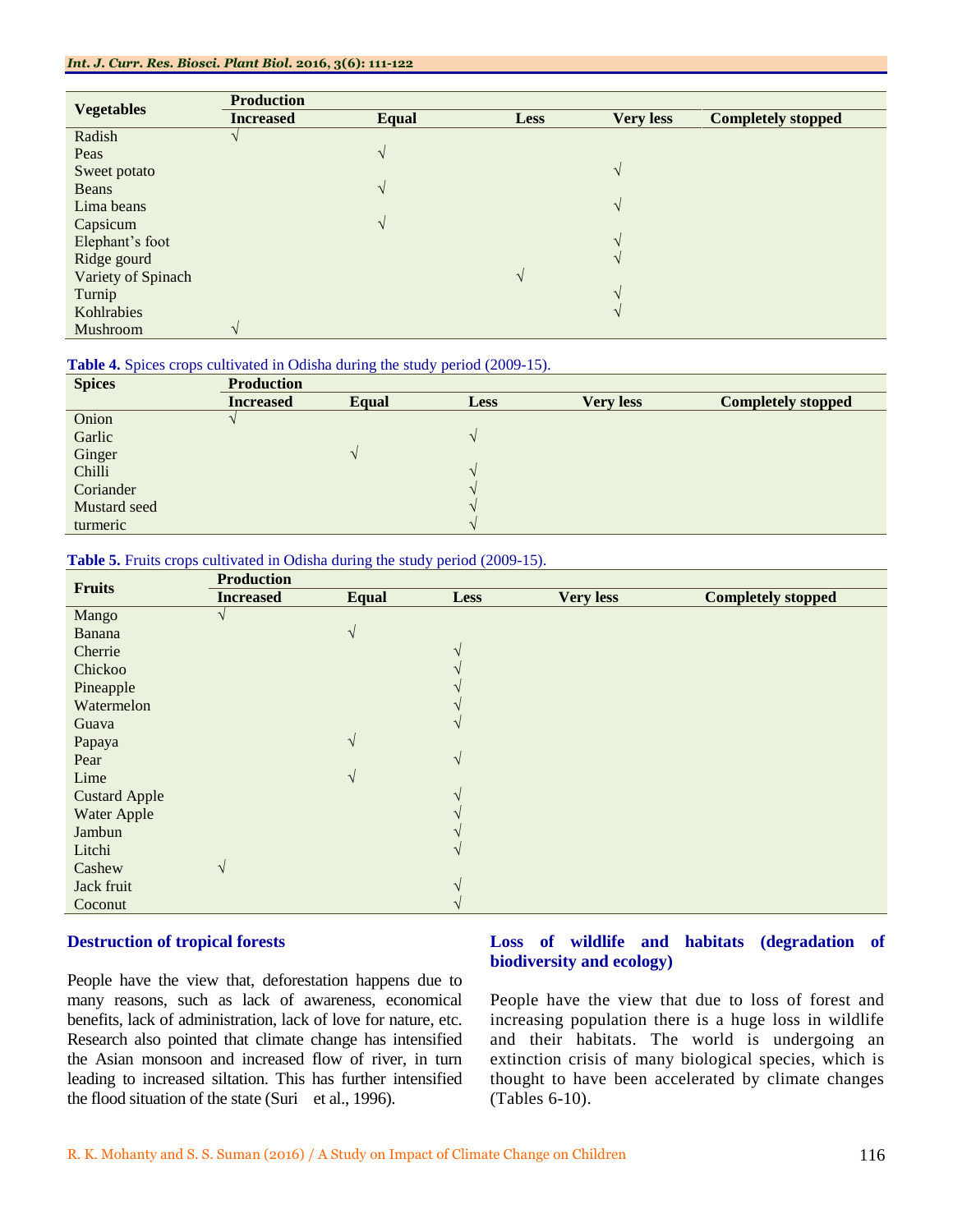# **Table 6.** Wild animals (during the study period 2009-15).

| <b>Wild</b>     | <b>Production</b> |              |               |                  |                            |
|-----------------|-------------------|--------------|---------------|------------------|----------------------------|
|                 | <b>Increased</b>  | <b>Equal</b> | <b>Less</b>   | <b>Very less</b> | <b>Completely vanished</b> |
| Elephant        |                   |              | V             |                  |                            |
| Lion            |                   |              |               |                  | $\sqrt{ }$                 |
| Leopard         |                   |              |               | $\sqrt{ }$       |                            |
| Tiger           |                   |              |               |                  | $\sqrt{ }$                 |
| Deer            |                   |              |               | $\sqrt{ }$       |                            |
| Bear            |                   |              | $\sqrt{ }$    |                  |                            |
|                 |                   |              |               |                  |                            |
| Boar            |                   |              |               | $\sqrt{ }$       |                            |
| Snake (variety) |                   |              | $\mathcal{N}$ |                  |                            |
| <b>Fox</b>      |                   |              | $\mathcal{N}$ |                  |                            |
| Wolf            |                   |              |               | $\mathcal{L}$    |                            |
| Mongoose        |                   |              |               |                  |                            |
| Cheetah         |                   |              |               |                  |                            |

# **Table 7.** Domestic animal (during the study period 2009-15).

| <b>Domestic</b> | <b>Production</b> |            |                   |                  |                            |
|-----------------|-------------------|------------|-------------------|------------------|----------------------------|
|                 | <b>Increased</b>  | Equal      | <b>Less</b>       | <b>Very less</b> | <b>Completely vanished</b> |
| Dog             |                   |            |                   |                  |                            |
| Cat             |                   |            | $\mathbf{\hat{}}$ |                  |                            |
| Sheep           |                   |            |                   |                  |                            |
| Goat            |                   |            |                   |                  |                            |
| Donkey          |                   |            |                   |                  |                            |
| <b>Buffalo</b>  |                   |            |                   |                  |                            |
| Cow             |                   |            |                   |                  |                            |
| <b>Bullock</b>  |                   |            |                   |                  |                            |
| Squirrel        |                   |            |                   |                  |                            |
| Tortoise        |                   |            |                   |                  |                            |
| Rabbit          |                   |            |                   |                  |                            |
| Mouse           |                   | $\sqrt{ }$ |                   |                  |                            |
| Hen             |                   |            |                   |                  |                            |
| Frog            |                   |            |                   |                  |                            |
| Monkey          |                   |            |                   |                  |                            |
| Elephant        |                   |            |                   |                  |                            |

#### **Table 8.** Birds (during the study period 2009-15).

| <b>Birds</b> | <b>Production</b> |              |               |                  |                            |
|--------------|-------------------|--------------|---------------|------------------|----------------------------|
|              | <b>Increased</b>  | <b>Equal</b> | <b>Less</b>   | <b>Very less</b> | <b>Completely vanished</b> |
| Sparrow      |                   |              |               | V                |                            |
| Pigeon       |                   |              | $\mathcal{N}$ |                  |                            |
| Parrot       |                   |              | $\mathcal{N}$ |                  |                            |
| Crow         |                   |              |               |                  |                            |
| Duck         |                   |              |               | $\mathcal{N}$    |                            |
| Peacock      |                   |              | $\sqrt{ }$    |                  |                            |
| Owl          |                   |              |               | $\sqrt{ }$       |                            |
| Vulture      |                   |              |               |                  | $\overline{\mathcal{N}}$   |
| Robin        |                   |              |               |                  |                            |
| Canary       |                   |              |               |                  | $\sqrt{ }$                 |
| Kingfisher   |                   |              | $\Delta$      |                  |                            |
| Swan         |                   |              | $\mathcal{N}$ |                  |                            |
| Mynah        |                   |              |               |                  |                            |
| Toucan       |                   |              |               |                  |                            |
| Pelican      |                   |              |               | $\mathcal{N}$    |                            |
| Hornbill     |                   |              |               |                  |                            |
| Hummingbird  |                   |              |               |                  |                            |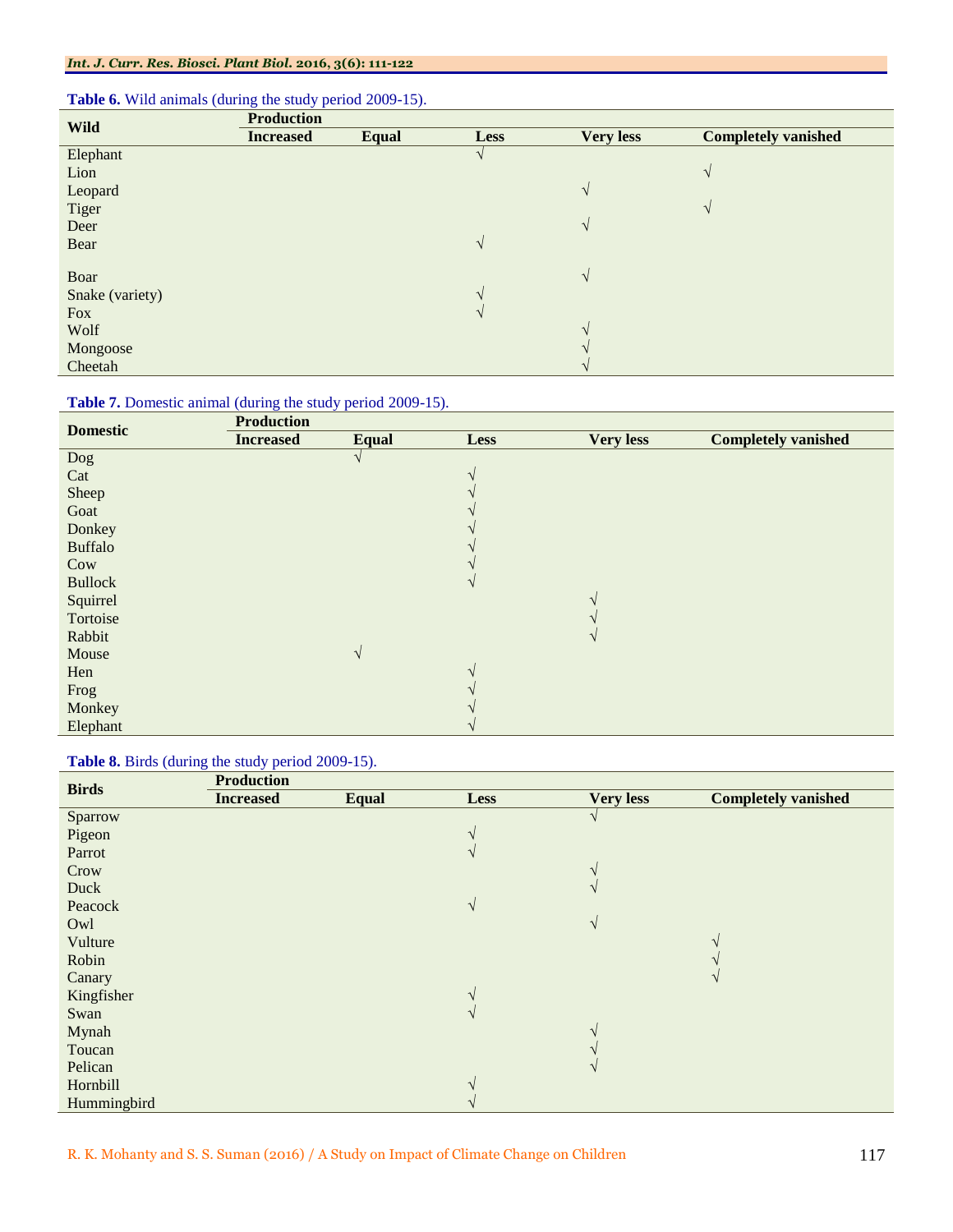| <b>Insects</b>   | <b>Production</b> |              |            |                  |                           |
|------------------|-------------------|--------------|------------|------------------|---------------------------|
|                  | <b>Increased</b>  | <b>Equal</b> | Less       | <b>Very less</b> | <b>Completely stopped</b> |
| Cockroach        |                   |              |            |                  |                           |
| <b>Fly</b>       | $\sqrt{}$         |              |            |                  |                           |
| Dragonfly        |                   |              | $\sqrt{ }$ |                  |                           |
| Mosquito         | V                 |              |            |                  |                           |
| Spider           |                   |              | $\sqrt{ }$ |                  |                           |
| Bee              |                   | $\sqrt{ }$   |            |                  |                           |
| Termite          | V                 |              |            |                  |                           |
| Silk moth        |                   | $\Delta$     |            |                  |                           |
| Locust           |                   |              |            |                  |                           |
| Ladybird         |                   |              |            |                  |                           |
| <b>Butterfly</b> |                   |              |            |                  |                           |
| <b>Bedbug</b>    |                   |              |            |                  |                           |
| Ant              |                   |              |            |                  |                           |
| Red ant          |                   |              |            |                  |                           |
| Grasshopper      |                   |              |            |                  |                           |

#### **Table 9.** Insects (during the study period 2009-15).

#### Table 10. Forest product (during the study period (2009-15).

| <b>Forest product</b>              | <b>Production</b> |              |             |                  |                            |
|------------------------------------|-------------------|--------------|-------------|------------------|----------------------------|
|                                    | <b>Increased</b>  | <b>Equal</b> | <b>Less</b> | <b>Very less</b> | <b>Completely vanished</b> |
| Tamarind (Imli in Hindi)           |                   |              |             |                  |                            |
| Myrobolans                         |                   |              |             | $\sqrt{ }$       |                            |
| Lac (Lakha in Odia)                |                   |              |             |                  |                            |
| Genduli                            |                   |              |             |                  |                            |
| Nux Vomica                         |                   |              |             | $\mathcal{N}$    |                            |
| Mushroom                           |                   | V            |             |                  |                            |
| rowfia Ser pentine                 |                   |              |             |                  |                            |
| <b>Simul Cotton</b>                |                   |              |             |                  |                            |
| <b>Eksire</b> fruits               |                   |              |             |                  |                            |
| Marketing nut                      |                   |              |             |                  |                            |
| Khajuripal Patia                   |                   |              |             |                  |                            |
| Siali Leaves                       |                   |              |             |                  |                            |
| <b>Broom</b> stick                 |                   |              |             |                  |                            |
| <b>Tassar Cocoons</b>              | $\sqrt{ }$        |              |             |                  |                            |
| <b>Forest Tulsi</b>                |                   |              |             | $\sqrt{ }$       |                            |
| Chakunda                           |                   |              | V           |                  |                            |
| Bana kulathi                       |                   |              |             |                  |                            |
| Bena-chera                         |                   |              |             |                  |                            |
| <b>Babul</b> seeds                 |                   |              |             |                  |                            |
| Mahua, Karanja Sikakai, Palas, and |                   |              | $\sqrt{}$   |                  |                            |
| Sal seeds.                         |                   |              |             |                  |                            |
| <b>Forest Bela</b>                 |                   |              |             |                  |                            |
| Kamal – gundi                      |                   |              |             |                  |                            |
| Baidanka                           |                   |              |             |                  | $\sqrt{ }$                 |
| Siali Fibres                       |                   |              |             |                  |                            |

# **Causes of climate change**

From ten causes given for cause for climate change, the respondents accepted all. The degree varies from 23% to 84%. Production from industry is at the highest reason for climate change shared by 84% of respondents, followed by deforestation by 79%, land filling of wastes by 71%, air pollution by 68% and burning of forest fuels 61%; 54% of respondents responded natural variation in climate as the cause, whereas, 53% said change in use of land as the cause; 42% of respondents said increase in use of motor vehicle as the cause for climate change (Fig. 4).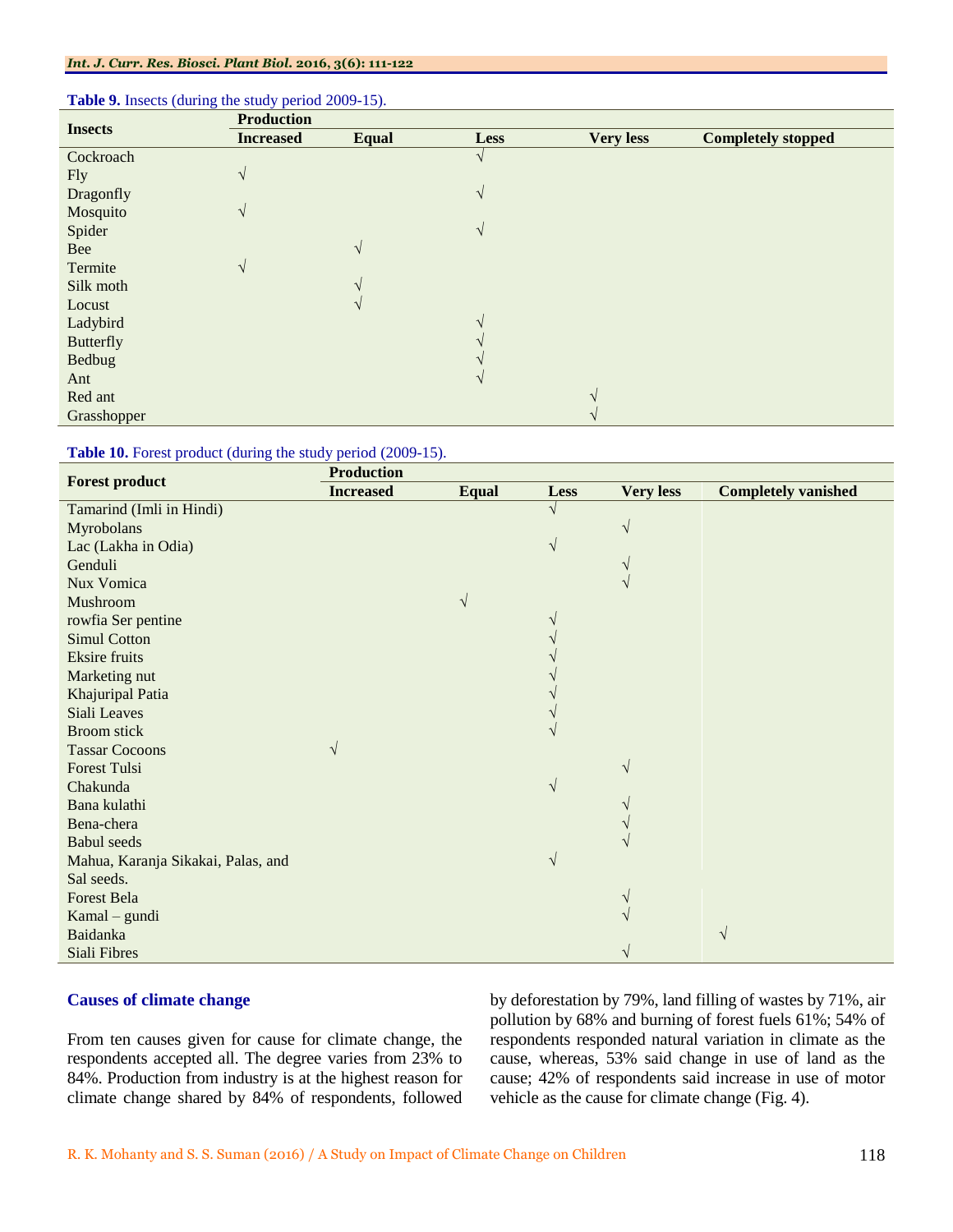

**Fig. 4:** Main causes of climate change.

Due to lack of awareness and information about solar cycles and nuclear testing, only informed citizens posed these two issues as the cause.

#### **Impact of mining on climate change**

Kendujhar faces a challenge in striking the precise balance between mineral resource exploitation for economic benefits and safeguarding environmental stability and social welfare. Mining impact on ecosystem of that region has been widespread (Sengupta, 2005). Therefore, the tribal dominated areas, where most of the mining roots are present, are being badly affected. Mining has surely given rise to setting up of industries locally, employing many, but it has failed to alleviate poverty through any such welfare schemes. This has also aggravated the child labor situation in the region, are they are a source of cheap labor, and usually small children are preferred by the contractors who can easily enter into the deep dug mines and extract the minerals up to the surface land. It is not possible to present an accurate picture of exact number of children employed in this sector, due to the aloofness of these mining industries and in-formalness of the mining sector (Saxena et al., 2002). The ILO estimates involvement of more than one million children worldwide in various mining activities. However, this might be an underestimation.

#### **Impact of climate change on migration**

During interviews and focus group discussion, the local climatic and environmental shifts and its impacts were observed. We observed the interlinking of environmental, social, economic, cultural, and political realms of the community. The survival patterns of these areas have changed drastically with the changing lifestyles, opting out of the younger generations from pursuing subsistence livelihood options, and economic challenges. It was clearly visible that, young generations are migrating to other city areas in search of employment. Due to lack of education and skill, many of them indulge as daily wages workers.

## **Impact of climate change on agriculture**

From our sample villages, more than 80% of the population directly or indirectly depends on agriculture as a source of livelihood in this region.

A diverse cropping pattern has been marked in the region, over the past few decades. The villagers have shifted from the use of traditional seed varieties to hybrid ones. There has also been a rapid growth in nonfarm sector, mainly in the tertiary field (Saseendran et al., 1999).

# **Some of major climate change impacts on agriculture have been listed below**

- Shift in the climatic zones
- Shift in the various agriculture zones
- Influence on soil texture or pattern
- **Impact on the composition of soil organic matter** and fertility
- Reduced soil water availability
- Pest attack, disease outbreaks and weed infestation
- Effect on plant growth
- Impact on production of crop (Saseendran et al., 1999)

#### **Impact of climate change on children**

## **Effect on health**

Children may be a vulnerable subpopulation because of their developing physiology and anticipated long-term exposure. According to World Health Organisation (WHO, 2010), two thirds of all preventable ill health due to the environment occurs among children. In Kendujhar district, a potential association has been found between climate change and child health.

#### **Allergies**

During focus group discussion, respondents shared that due to climate change more number of children are affected by high fever, allergenic rhinitis, and allergenic asthma. Allergies are correlated to exposure to allergen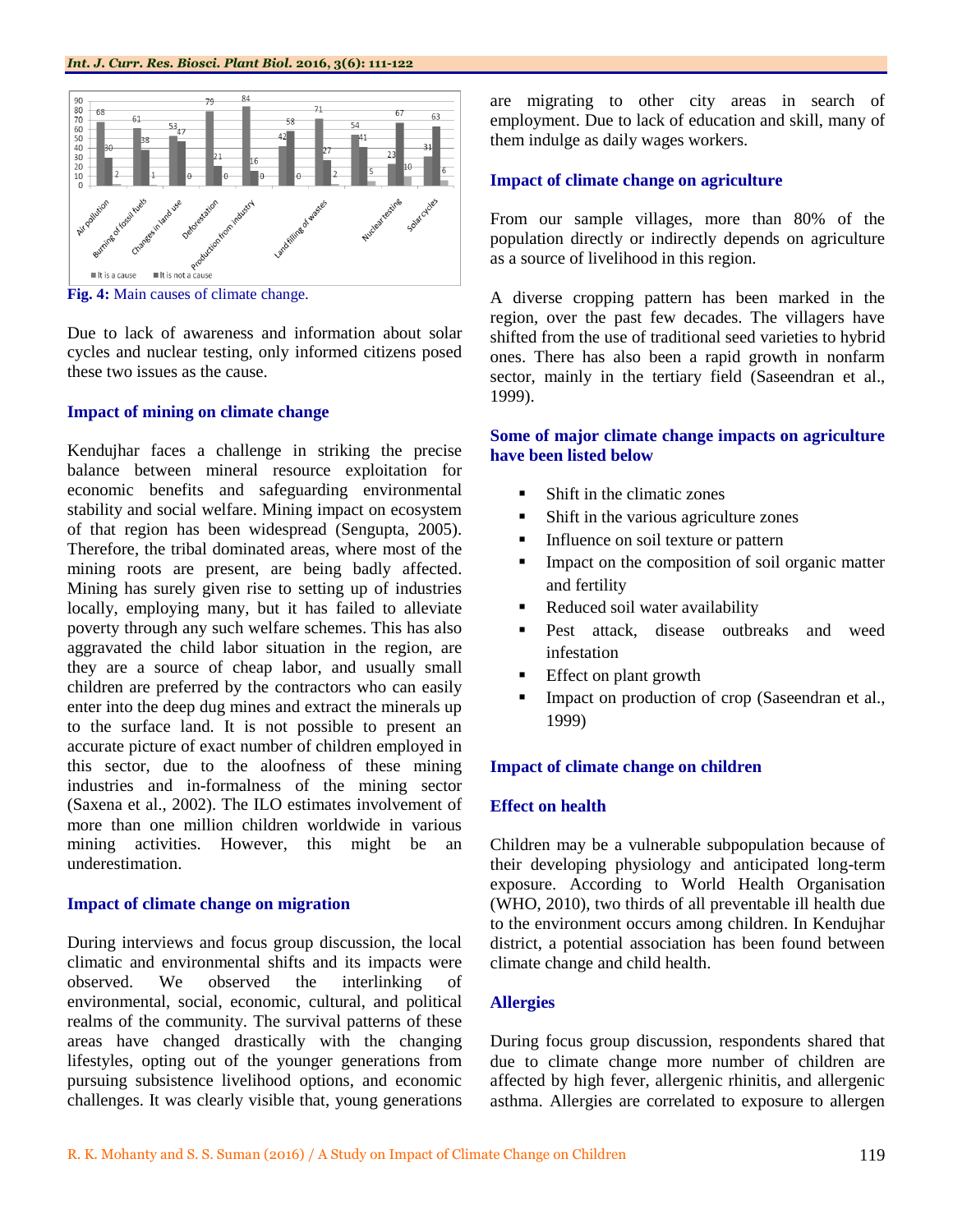in early stage of life of a child, which usually leads to asthma. Due to climate change there is increase in number of child allergies and asthma. Rising temperatures, changing pattern and percentage of precipitation, and climate variability is believed to alter the distribution of vector-borne diseases and greater exposure to infectious disease such as malaria, encephalitis, dengue and lyme disease.

It was shared in all most all the focus group discussion that every year around 10 to 12 children in the village are died of malaria. Malaria has accounted for maximum mortality rate in children between the age group of 3 months and 5 years, as they possess less immunity power.

#### **Impact of climate change on education**

Every child has the educational right. Yet there has been increasing incidence of drop-outs that has either emerged out due to the low quality of education provided to them or because of their economic and social backwardness. The factors aggravating such situations include gender discrimination, deepening poverty, conflict situations, child labor, child trafficking, and many others. The change in climate has further deteriorated the conditions of the children and prevented them from adopting the ability to get education.

From various focus group discussions, it was revealed that children are most vulnerable to this impact. The children face the beginning troll of disadvantages when they are brought up in an area with immense mining activities. These regions lack child care facilities, often with no schools. Hence, mothers of such children are forced to carry them to the place of work. From early childhood days, these children learn to crush stones or help with loading on trucks.



**Fig. 5:** Most affected by these changes.

While discussed about people who worst affected by climate, as many as 30% of informants said old people are most affected followed 27% said children, 23% said livestock and 20% said women.



**Fig. 6:** Impact on children.

On discussion of impact of children, many people said education of children is most affected due to climate change followed by health, nutritious food and loss of home. The percentages of respondents were 36, 23, 22 and 19 respectively.

Drought has been considered as one of the major impacts of climate change, which results in increased food insecurity and scarcity of safe drinking water. In many of the villages, women and girls have to travel miles of kilometers to fetch water for their family. This reason is in support with maximum number of girl drop-outs from the schools. Such natural calamities have also been a cause of migration, which may be seasonal leading to increase in drop-out percentage or discontinuation in schooling for children.

Poverty is another reason for which many parents are not able to meet the minimum requirement for child education. Thus children education hampered. In this process girls are worst affected because of many reasons from socio, cultural and traditional mind set.

Changes in climate also lead to reduced agricultural productivity. In many families, due to food scarcity, children do not have their proper meals that lead to drop out from schools. Even they are not able to fully participate in the learning process. Natural disasters also cause many infrastructural damages to house, school buildings, roads etc. Immediately after disaster, many school premises are used as temporary shelters for the disaster victims leading to discontinuation of classes, and hence, setting a major drawback for the school kids.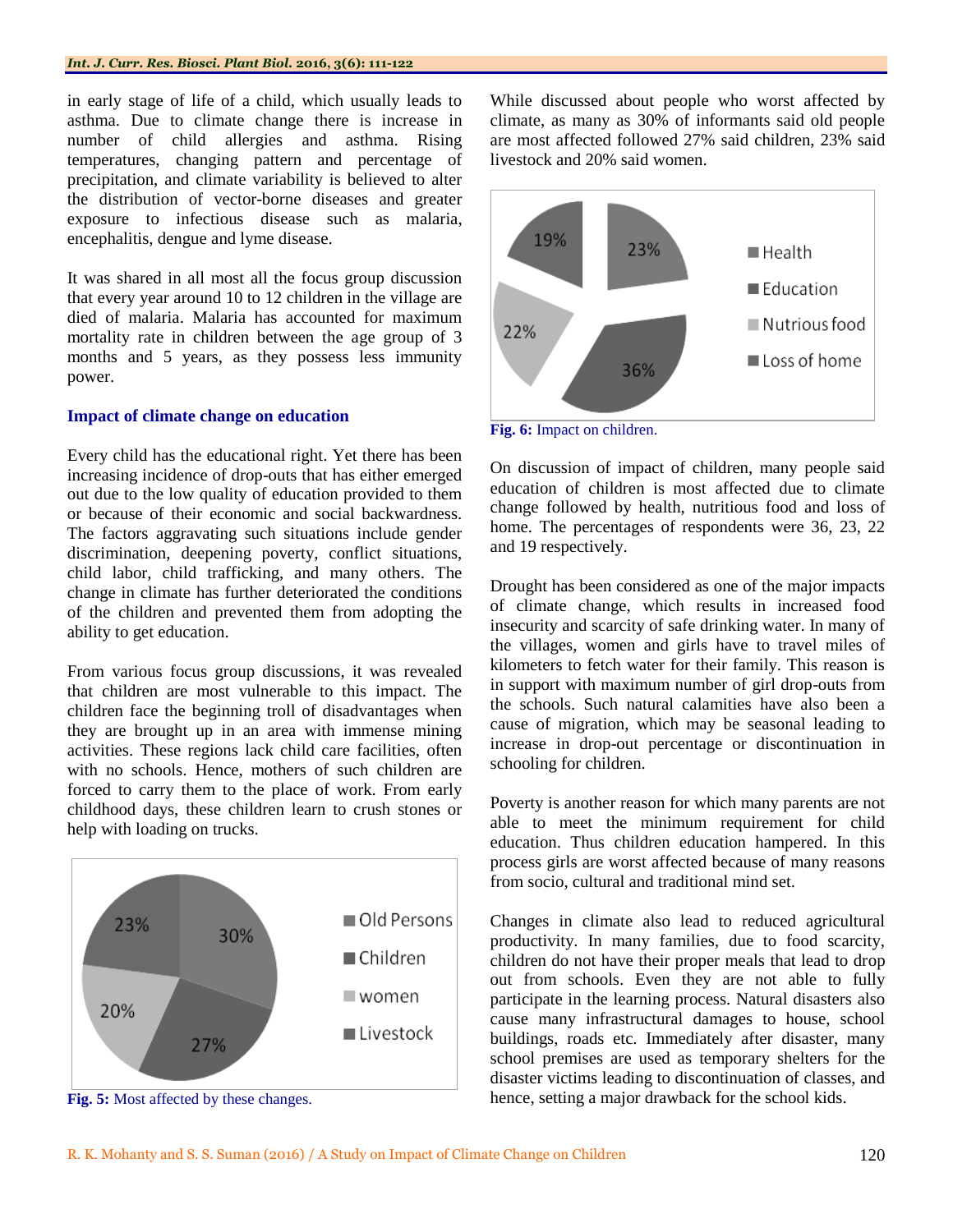#### **Cultural practices related to eco-system**

Ecosystem cultural practices give rise to the cultural goods benefitting the people of that area. These environmental set-ups are generated by the constant interactions between humans and nature.

From the total respondents, 76% agreed to the fact that climate change has a direct impact on life style and ecosystem. People"s engagement with environmental settings seems to be reliant, context specific and alterable. To a discussion and sharing of feeling, 64% respondent tend to agree that changing lifestyle will help in reducing climate change, whereas 14% tend to strongly agree and 19% tend to disagree. Three percent among all respondents strongly disagreed to the effect of changing lifestyle on reducing the implications of climate change.

To the statement on how climate change impact life style, the highest percentage (76%) of respondents added that social life was disturbed due to change in climate, 51% said population become disbursed and there is food scarcity, 28% said that there will be lack of cooperation and cohesive living. Though less but 19% said family life are disturbed at present.

The total respondents of 89% said that the climate change adversely impacted social life and community living, 44% said there will be lack of support and cooperation and 32% said people have lost trust and trustworthiness.

#### **Conclusion**

This paper discusses a range of responses to climate change that are readily observable in Kendujhar district of Odisha and its impact on the children.

According to World Bank, Odisha emits nearly three percent of the total greenhouse gases that was reported in the year 2005. These gases are considered to be the main cause of change in climate. The mines are an important agent to climate change leading to be a cause of global warming (Bhattacharya and Mitra, 1998; Phadke and Ghai, 1994).

In the recent years, extreme weather events have highlighted the costs for Kendujhar mining, which are supposed to be unprepared towards the risk adaptation presented by the change in climate at such a faster rate (Saxena et al., 2002). Since more than a decade, Odisha

has been experiencing extreme weather conditions, such as frequent floods, tropical cyclones, droughts, unusual rainfall patterns, heat waves for months, and so on. Kendujhar has been the most badly struck by such calamities. As a result, the economy of the state has been affected to a deeper extent. Floods have become an annual affair in Kendujhar district in the last three to four years. Ironically, the district has also suffered the damage from drought conditions at the same time. This has affected lives of thousands of children of Kendujhar.

The study finds that such calamities are mostly manmade. Due to industrialization and impact of modernization, the life style has changed. It has also changed the ecology and eco-system which has adversely affected the human relations and behavior with that of the environment. Environment polluted, water contaminated, air tainted, forests are deforested, human being displaced, children are badly affected from many counts such as health, education, life and living (Suri et al., 1996). The air we breathe, water we consume, the energy we harness, land we use, family in which we grow, neighborhood and community in which we move are all attributes to our environment that are polluted.

#### **Remedial measures**

- Kendujhar being the rich source of minerals, the administration of the district should implement strict environmental laws in those core areas as well as the outskirts that aim at checking all kinds of pollution.
- State must develop an updated mineral deposit map and the problems associated with it should be figured out on the map itself.
- **Harnessing use of technology to address the issue** relating to human development linking to mining and industry.
- National Adaptation Programmes of Action (NAPAs) must consider and take into consideration the particular climate change effects, especially on children, and their education, health and wellbeing.
- Impact of Climate Change and Environment Pollution are to be widespread more particularly for the tribes.
- School curriculum should be dealt with impact and remedies of climate change and environment pollution.
- Massive campaigns should be launched to make aware the people on Climate Change issues and Environment Pollution.
- The campaign and interventions may be planned through Schools, PRIs, NGOs, CBOs and other Voluntary Organizations to spread the key messages